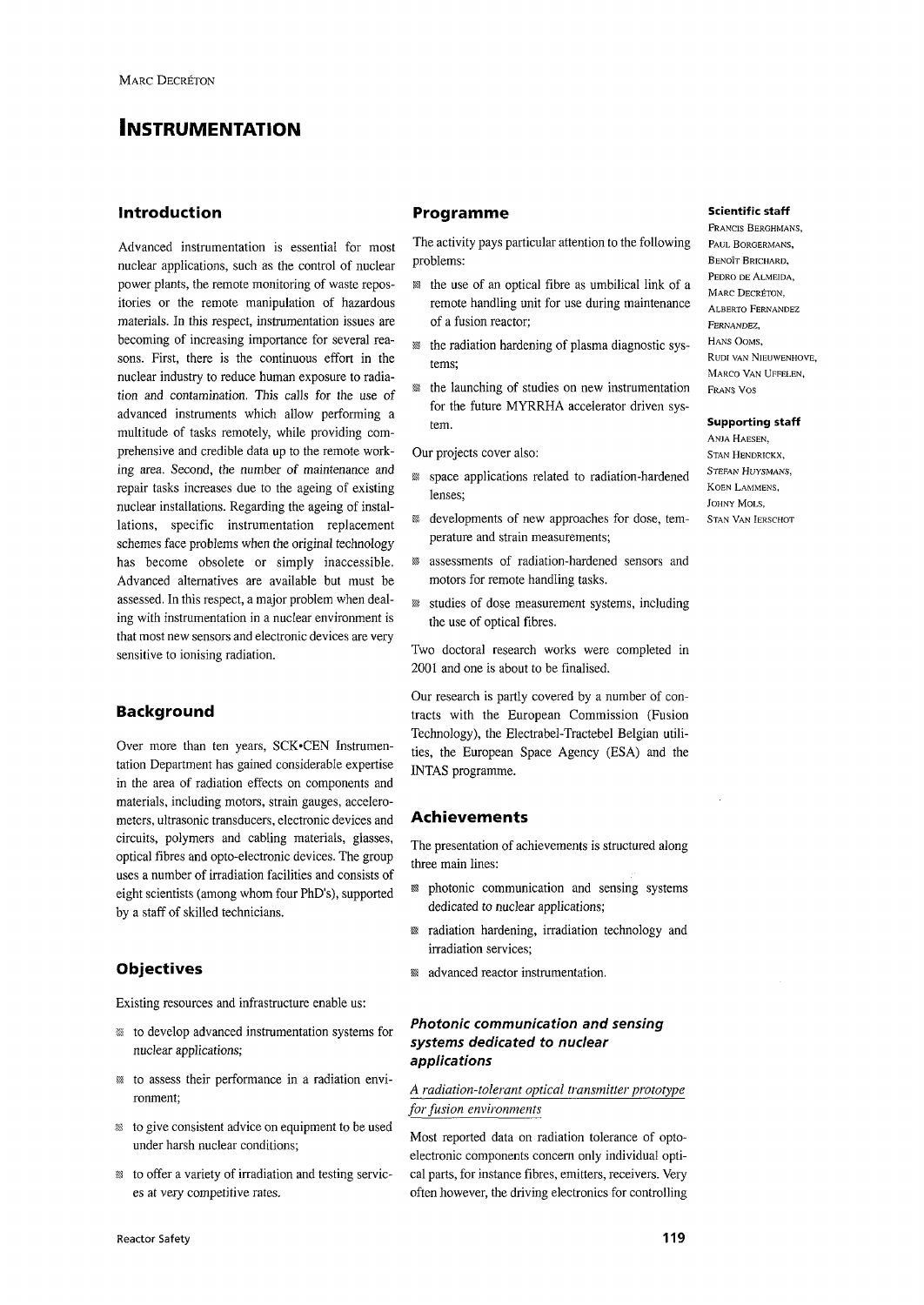the optical link are omitted. Commercial-off-theshelf (COTS) drivers are usually sensitive to radiation and can therefore not be applied in optical fibre communication systems, to be operated under harsh nuclear radiation environments. This is particularly true when high total dose levels are involved. SCK«CEN therefore decided to design a complete radiation tolerant transmitter, using the vertical-cavity surface-emitting laser (VCSEL) and a dedicated electronic driver circuit. The total dose tolerance of specially designed VCSEL assemblies (next figure) reaches 10 MGy. The design of the driver circuit was based on discrete COTS bipolar transistors. When the radiation induced degradation of these components is considered within the design of the circuits, total dose levels larger than 1 MGy can be tolerated. We succeeded in demonstrating with a SPICE software simulation and with complementary experiments, that at a total dose of 1 MGy, the measured decrease of the forward current is only 8 %. This induces an optical output power decrease that can still be tolerated with irradiated VCSELs.



*VCSEL assemblies mounted on irradiation rig and exploded view of a single VCSEL assembly*

## *Fibre-optic wavelength division multiplexing components for fusion applications*

The design of the radiation tolerant transmitter described above opens perspectives for a new

approach to data-communication along the umbilical link connecting remote-handling tools inside the future ITER thermonuclear fusion reactor vessel, to the control equipment. We started investigating the capabilities of analogue transmission along an optical-fibre, instead of digital transmission, with the opportunity to reduce the amount of radiation sensitive electronic devices and with the idea of taking benefit of the wavelength division multiplexing (WDM) capabilities of optical fibre transmission. A preliminary comparison was made, in terms of compatibility with ITER requirements, intrinsic performance and complexity. However, the high total dose radiation tolerance of a complete WDM optical link still needs to be assessed. We characterised two key components of such a link: fused tapered couplers and fibre Bragg gratings (FBGs), at very high total gamma dose (13 MGy) and neutron fluence.

We demonstrated that the coupler insertion loss increases due to the radiation-induced attenuation in the standard optical fibre used. Moreover, the coupler isolation decreases to 10 dB. The broadband coupler, however, keeps its multiplexing capabilities. The narrow-band couplers can operate up to the MGy dose levels. The wavelength channels drift indeed, but without the channel separation being modified. This effect can be ascribed to a gammaradiation-induced change of the refractive index.

For FBGs, our earlier results have already shown that:

- 8 the radiation sensitivity depends on the fibre's chemical composition;
- **BBGs** written in "rad-hard" fibres show paradoxically the highest sensitivity to radiation, in terms of Bragg wavelength shift. These fibres are hydrogen-loaded;
- *m* the temperature sensitivity coefficient remains unaffected by radiation.

To assess the use of such FBGs at high neutron fluence and very high gamma dose-rate, we performed additional experiments in the BR2 reactor. The sensors were gamma pre-irradiated to increase their neutron resistance. Four FBGs, used as temperature sensors, were multiplexed by splicing them along one rad-hard fibre. To ensure safe handling within the BR2 reactor, a dedicated procedure was developed to insert the fibre into stainless steel capillary tubes. The response of the FBGs was compared to calibrated thermocouples. The observed FBG drifts follow a power law without any saturation. The reflection properties of the FBG sensor irradiated at low tem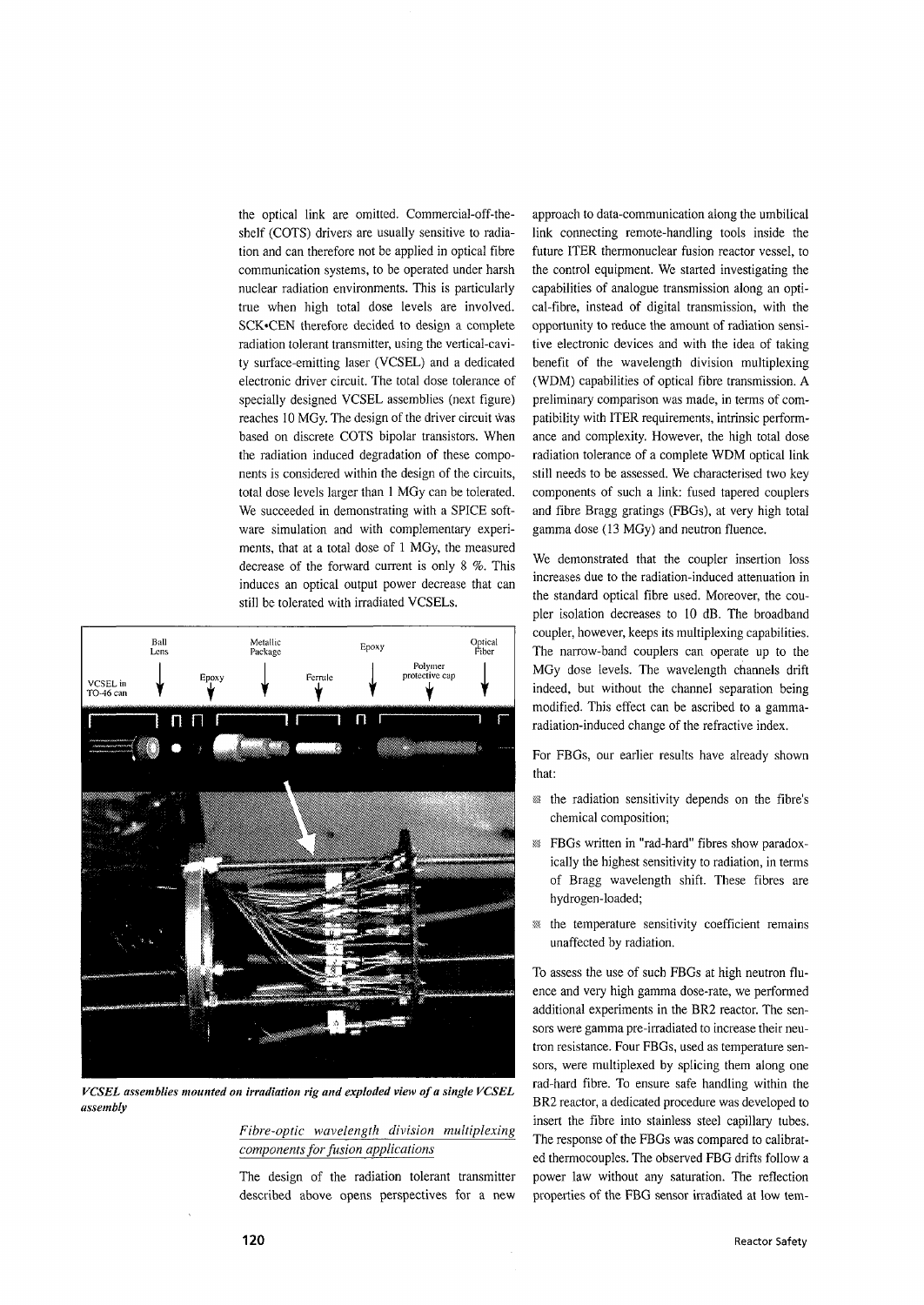perature remain unaltered during the irradiation, indicating that only the mean refractive index changes, with a near linear evolution with dose, while the refractive index modulation remains unaltered. We therefore evidenced, for the first time, that FBG sensors could withstand extreme nuclear environments.

## *Optical fibres for radiation dose measurements*

Radiation induced attenuation (RIA) can have detrimental effects on the use of optical fibres for datacommunication or diagnostics, but can also be exploited as a sensing mechanism to develop a fibrebased dosimeter or for hot spot detection. The amount of RIA at a particular wavelength can be taken as a measure for the absorbed radiation dose. To that purpose, an ideal fibre dosimeter should not only exhibit a significant radiation sensitivity, but also a negligible recovery (or fading) effect, in order to be used as a reliable integrating device. This is generally difficult to obtain with standard commercially available optical fibres, which then requires a descriptive model that is able to account for the different parameters affecting the fibre response under radiation. Using existing pragmatic models, we demonstrated the feasibility to determine the absorbed dose in these fibres at room temperature, with an accuracy of about 20 %. On the other hand, we evidenced previously for a special phosphorous doped optical fibre that there is an optimum wavelength (around 1 300 nm) at which we observe a very limited recovery. Using radiation induced attenuation data in this wavelength region, we also showed that it is possible to reconstruct the dose with an accuracy of about 20 %. In collaboration with Tractebel, we continued our work on gathering consequent information on RIA for a series of both commercial-offthe-shelf (COTS) and dedicated optical fibres for dosimetry applications, at particular dose-rates, total doses and temperatures. To this end, we performed additional experiments in order to assess the temperature dependency during irradiation and under postirradiation conditions.

We demonstrated the robustness of P-doped multimode fibres against a limited temperature perturbation (up to 65 °C) at wavelengths above 1 200 nm. A single-mode P-doped fibre, fabricated by FORC (Moscow), was tested using the optical time domain reflectometry (OTDR) technique. We also investigated erbium-doped fibres at a gamma dose-rate of 80 Gy/h, and observed a linear radiation response depending on the Er concentration. Photobleaching

was evidenced as a possible way to "reset" the fibre and the temperature dependency showed a decreased sensitivity at higher temperatures. The tested fibres were identified as suitable but not necessarily ideal. Finally, custom made fibres and COTS fibres will provide us with complementary results, depending on the environmental conditions and the envisaged applications, enabling remote on-line monitoring of cable-ageing effects in NPPs and waste storage facilities.

# *Optical fibres for optical plasma spectrometry in fusion diagnostics*

The successful operation of a fusion reactor relies on reliable plasma diagnostic systems. These systems have to operate near radiation and heat source for many hundreds of hours. In the case of optical plasma diagnostic systems, the optical path usually involves a complex set of mirrors, lenses and windows. The use of optical fibres is attractive in order to simplify the optical path, and the related engineering design. Nevertheless, the approach is only valid if sufficient radiation tolerance can be guaranteed, and that proper fibre specifications can be issued. Taking into account our previous work on special rad-hard fibres, a series of round-robin tests was initiated with Japanese and Russian partners, in order to assess a set of candidate fibres for the specific diagnostic environment. Particular attention was put on radiation-induced attenuation in the visible and ultraviolet spectrum and on radio-luminescence effects. A flexible irradiation rig, called SMIRNOF, was designed and successfully operated in the BR2 reactor (next figure), up to a fluence of  $2 \frac{10^{20}}{20}$  n/cm<sup>2</sup>. The facility allows temperature control through variable air flow cooling, between 100 and 500°C. A new procedure to install the optical fibre has been developed, in view of extrapolating it to the intricate optical path to be followed through the fusion reactor first wal!. The temporal and spectral response of the light absorption and luminescence were monitored online. The best radiation tolerance was achieved with fibres preloaded with hydrogen, at least for small flu-



*BR2 irradiation rig with stainless steel tube containing the optical fibres*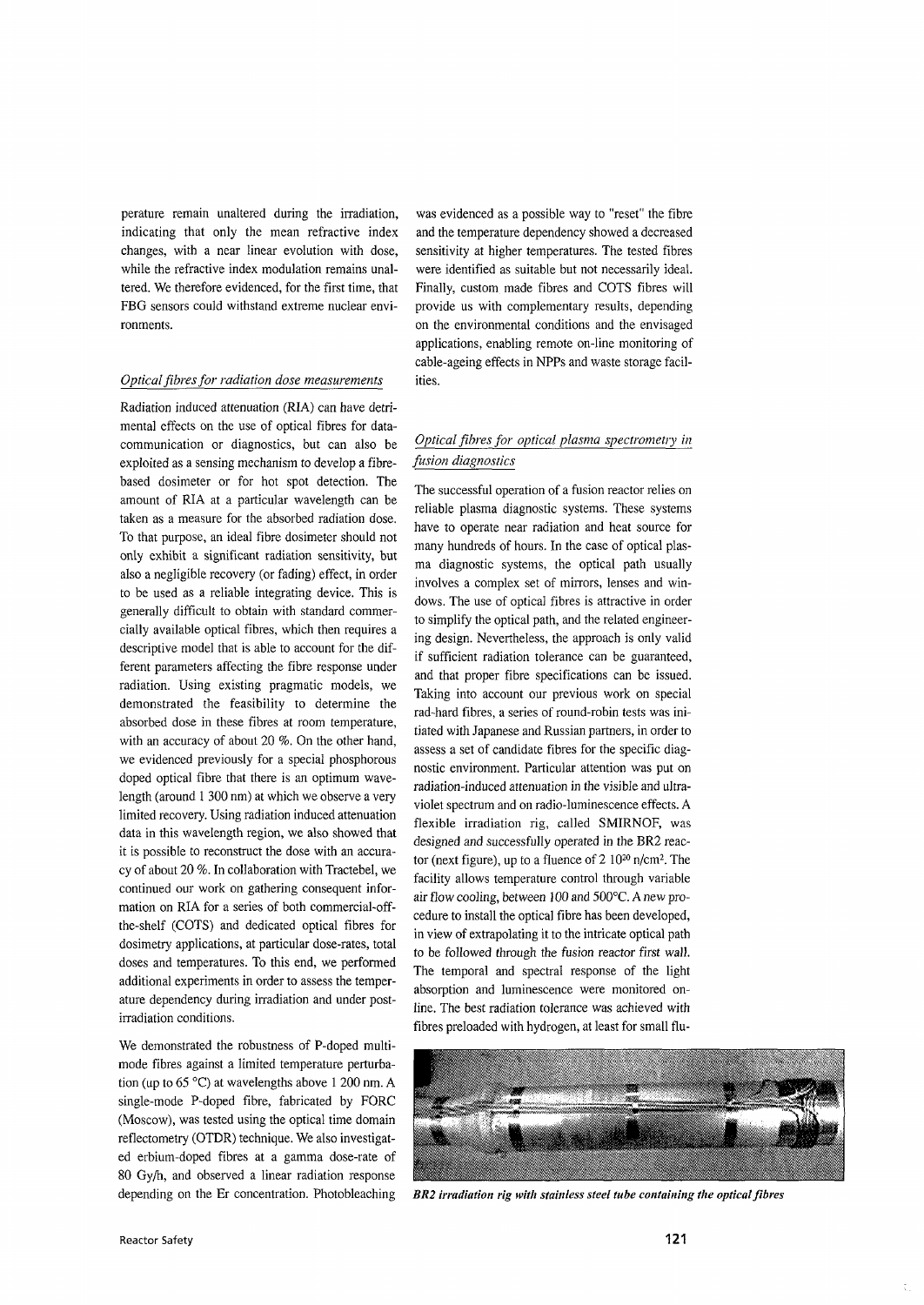ences. This confirms the positive role of hydrogen on retarding the formation of colour centres. For higher fluences, above 2 10<sup>18</sup> n/cm<sup>2</sup>, all fibres were showing a similar behaviour, suggesting a common optical degradation mechanism, independent of the fibre type and manufacturing technique. A remarkable radiation induced effect is the growth of the vibrational OH-absorption bands. This effect is observable in polymer-coated fibres and is caused by neutron-induced recoil protons in the coating. The use of metal-coated fibres would eliminate this effect, but on the other hand, this OH-absorption band increase could be interesting as potential principle for on-line neutron dosimetry at high fluence.

#### *Radiation effects on glasses for space applications*

It is well established that the physical properties of optical materials can be modified in an irradiation environment. For this reason optical glass manufacturers provide a range of so called radiation-hardened glasses, analogues of standard glasses, but with the addition of small amounts of cerium oxide. This stabilises the glasses against "solarisation" or darkening caused by radiation-induced colour centres in the material. Spectral transmittance is most commonly the only control parameter used to characterise the radiation hardness. Recent works, however, have suggested the need for a new methodology when dealing with the radiation impact on optical glasses, and addressing specifically the refractive index issue. In a contract funded by ESTEC-ESA and performed in collaboration with Astrium (Toulouse), the VUB (Cyclotron) and FPMs, we addressed specifically the issue of how to systematise the approach to perform-



*The tested 2N servomotor before the irradiation campaign and after a total dose of WO MGy*

ance characterisation of optical materials, typically used for components operating in space radiation environment. Particular emphasis was put on the study of refractive index stability. A set of carefully chosen commercially available glasses, including those commonly used in space optical systems, were subjected to proton and gamma radiation fields to accumulate total absorbed doses similar to those expected in a range of earth orbit scenarios. Both normal and radiation hardened glasses were tested, and additional experiments were conducted on gradient index materials and pre-fabricated micro-lenses. A number of important conclusions were drawn regarding the unexpected behaviour of the materials and with respect to the experimental approach. The induced refractive index changes are small and strongly material specific. Cerium doped glasses, chosen usually for their superior stability in light transmission, have appeared to be more sensitive with respect to refractive index. However, the most important issue for space optics remains anyway induced absorption.

# *Radiation hardening, irradiation technology and irradiation services*

## *Servomotors withstand a record 100 MGy total dose*

To move the remotely controlled manipulators, telescopic devices and mirrors inside fusion reactor vessels, motor drives should be available, withstanding total doses up to 100 MGy. We started studying motors ten years ago in collaboration with FZK. Successive experiments were performed on individual motor parts and sub-assemblies. These components, in particular the insulation material for the cabling and the coils, and the bearing lubricant, were



*The current-speed characteristics of the motor are practically not changed even after the very total dose of 100 MGy*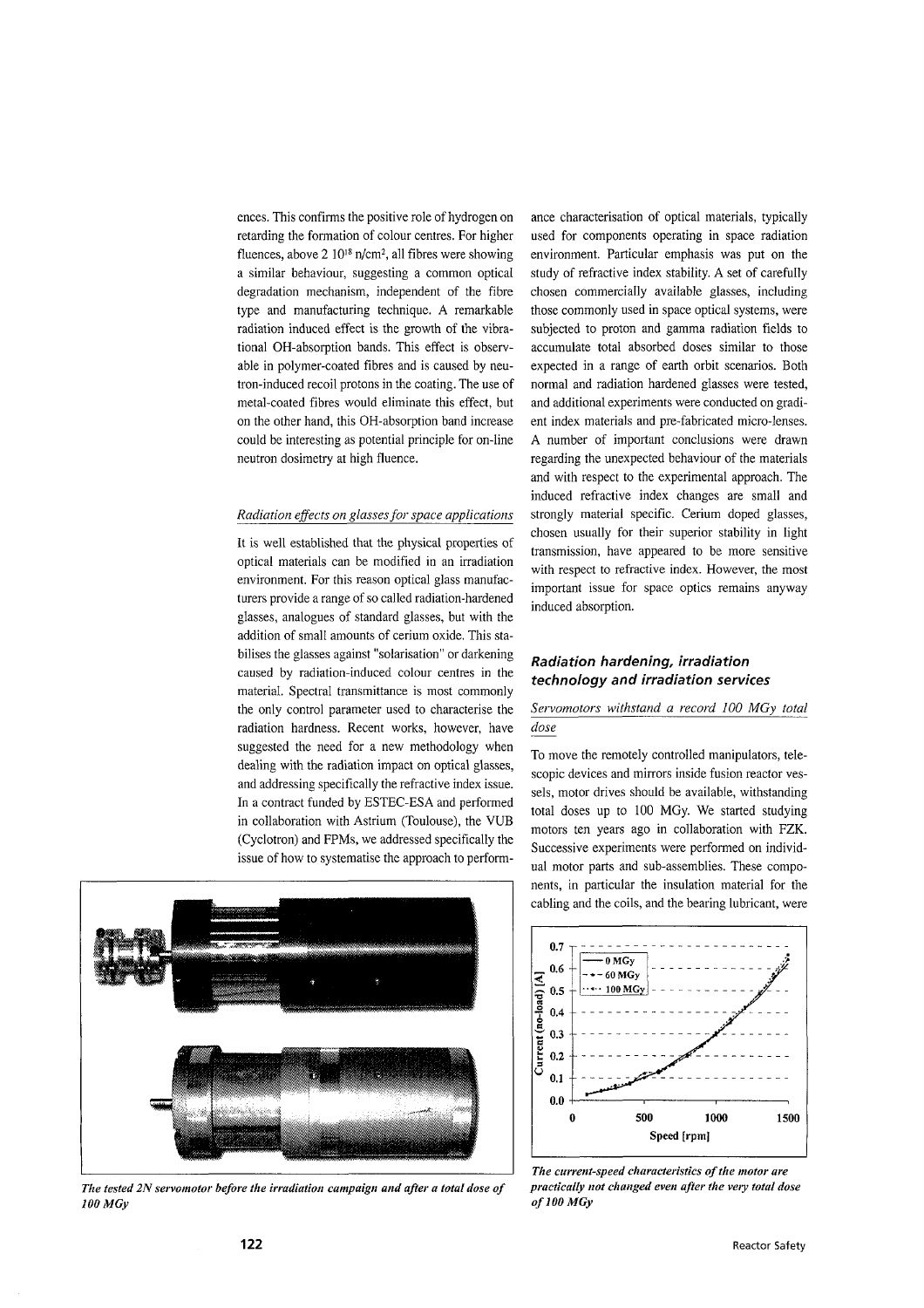steadily upgraded. As a result, two final motor prototypes were ordered from the Maccon Company in Munich. These are brushless servomotors with a nominal torque of 2 Nm, a peak torque of 6 Nm, a maximum speed of 3 000 rpm at 150 V and an operating temperature of 180°C. The motors were equipped with two thermocouples in the windings, a brake (KEB Combiperm) with a 3 Nm holding torque, and an ARTUS pancake resolver. The following figure shows one of these motors before and after the 100 MGy total dose campaign that was completed in 2001, at a dose rate of 30 kGy/h. The currentspeed characteristics of the irradiated motors before irradiation, after 60 MGy and at the end of the test at 100 MGy are shown in the next figure. As it can be observed, the difference is insignificant. It is to be noted that standard motors usually fail before reaching 1 MGy and that available rad-hard versions do not go at present beyond 10 MGy. The task was therefore completed with a "world premiere" on radiation hardening of motors, as such high total doses were never reported before. It offers a suitable solution for all ITER remote handling system, which are to be driven electrically.

#### *Remote handling sensors for fusion reactors*

*A* series of sensors used on the divertor test platform at ENEA-Brasimone have been identified in collaboration with ENEA and VTT. It involves laser sources, ultrasonic sensors, proximity switches, inclinometers, accelerometers and potentiometers. These are to be tested in representative gamma environment, including the possible effect of recovery during storage between missions inside the vessel. The activity also includes the irradiation of optical encoders used in the laser inspection system developed at ENEA-Frascati and of seals to be used by VTT on the water hydraulic articulated systems.

#### *Cable management*

Polymer and composite materials play an important role as thermal and electrical isolation in various devices installed in nuclear facilities. These materials may become the weakest part because of their expected high sensitivity to radiation. Irradiation experiments were therefore conducted to assess and determine the lifetime for some of these materials. We study in particular, the ageing of the instrumentation and its related cabling, as installed in nuclear power plants. Starting from the tests on insulation material, in collaboration with Kabelwerke (Eupen),

the study is now extended to cables aged under real power plant conditions. This latter is performed together with the Belgian utilities and their measurement laboratory, Laborelec. The objective is to find the optimum ageing marker: rupture to elongation, infrared spectroscopy signature, electrical permittivity.

## *Irradiation services*

*A* number of customers use our irradiation facilities to assess the radiation tolerance of specific materials and devices. On-going irradiation programmes for COGEMA and CEA aim at developing a better insight in the degradation mechanisms induced by gamma radiation in polymer and composite materials, used as electrical and thermal insulators. CEA is also using our gamma irradiation equipment to assess the radiation resistance of electronic circuits, parts of an electronic multiplexer to be used for sensor data in fusion remote-handling applications. Finally, with CERN, we are testing photonic parts of the optical read-out of particle trackers and detectors, which are to be installed on the Large Hadron Collider.

## *Database*

We maintain a database with all the fusion-relevant data about radiation tolerance of remote handling components and systems. These data were obtained for the last ten years, by the European and Japanese teams. It forms the reference for the construction of the ITER reactor remote handling units.

## **New in-core reactor instrumentation for fusion and fission reactors**

# *Radiation-induced electro-motive forces (RIEMF) in mineral insulated cables*

The concern about RIEMF effects is motivated by its impact on magnetic coil fusion diagnostic systems. The mineral-insulated cables used for these coils are exposed to very high gamma and neutron fluxes. Induced voltages and currents can seriously interfere with the measurements. It is important to understand the degradation mechanisms involved, in order to minimise, or even cancel, unwanted effects. The problem came to the attention of the fusion community only recently but has been studied already in depth within the fission community. We therefore started a literature study, complemented with exten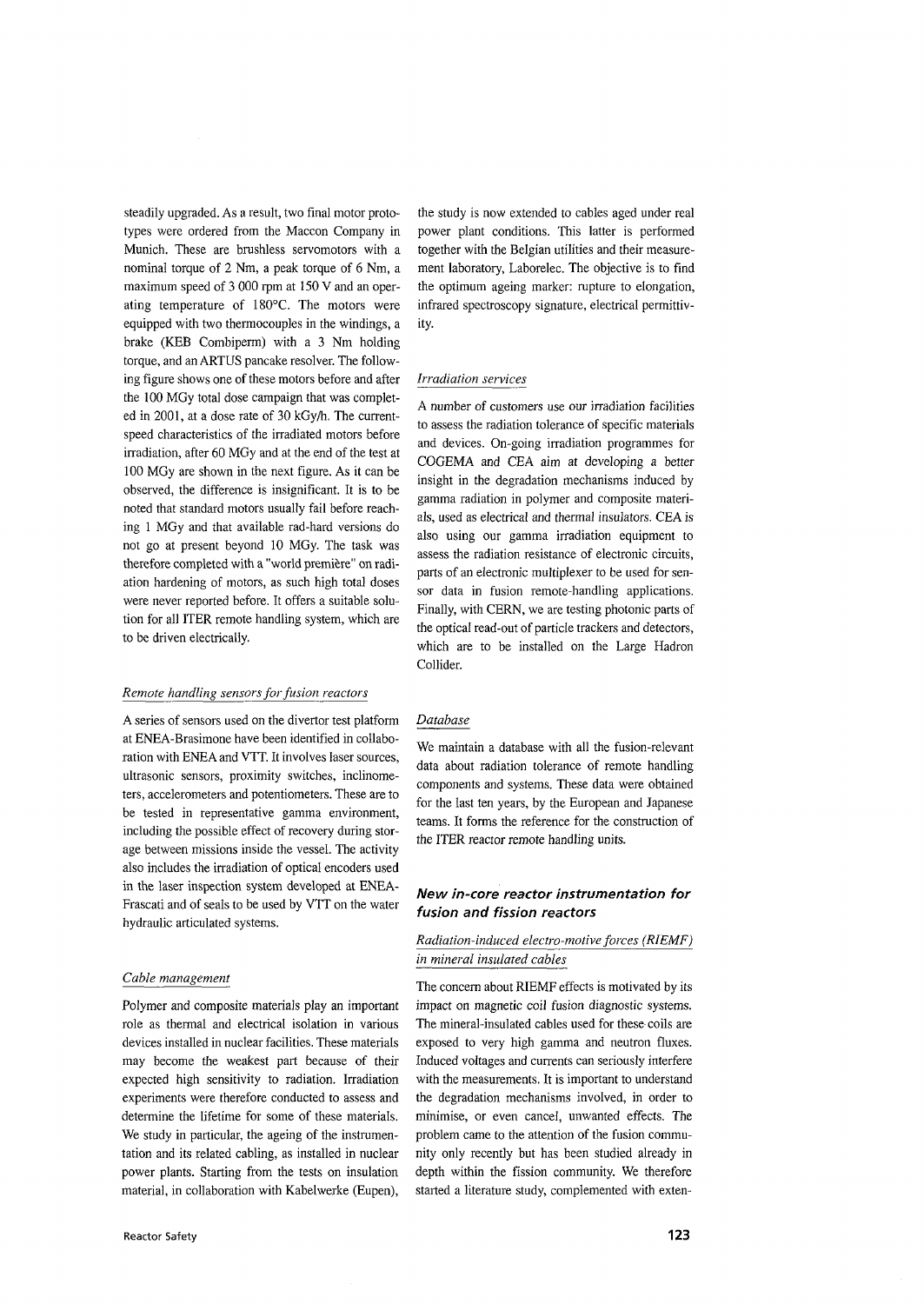sive theoretical modelling work. It is shown that mitigation measures are possible by carefully selecting the mineral insulation composition. The mitigation must, however, be tuned to the actual radiation environment. We prepare experimental tests to confirm these conclusions.

## *Radiation tolerance of neutral gas pressure gauges for fusion diagnostics*

ITER plans to use hot-filament vacuum gauges previously designed for the ASDEX experimental stellarator. The parameters of the neutral gas environment are indeed important to be measured, in the main plasma region, but also near the divertor. The upgrade of these gauges to ITER standards involves a detailed assessment of their radiation tolerance. The critical parts in such a pressure gauge are the electrical feedthroughs, which are used for the various electrodes of this gauge. To assess their reliability under neutron radiation, we designed an experiment for the BR2 reactor. In this experiment, a novel approach is applied for vacuum tests: the pressure gauges will be mounted inside hermetically-sealed vacuum containers, equipped with on-line instrumentation connections and special getter material to absorb desorbed gases.

# *Feasibility studies for the future instrumentation of an accelerator driven system*

In accelerator-driven systems, such as the MYRRHA design, the core is cooled by means of a liquid metal. During in-core maintenance operation, standard visual inspection is impossible. For safety reasons however, such a visualisation capability is required. For this reason, we started work on an alternative "ultrasonic camera", capable to inspect the inner vessel structures and to guide robotic manipulators manipulating the fuel rods. SCK«CEN initiated a collaboration with the Ultrasound Institute of the Kaunas University of Technology, Lithuania. The first phase of the joint work involves the development and testing of ultrasonic sensors, capable to operate in a high-temperature liquid lead-bismuth (Pb-Bi) eutectic. In addition, the acoustic properties of Pb-Bi are to be studied. A second phase will consider the radiation hardening of the sensors. Tests are prepared under gamma and neutrons irradiation in Mol. The final objective is to get a full visualisation system for MYRRHA. In 2001, the experimental testing facility in Lithuania has been made operational. The first studies show the importance of processes taking place at the surface, including corrosion. In particular, we demonstrated that the coupling of ultrasonic waves from sensor to liquid metal depends strongly on the wettability of the transmitting surface. The wettability is in turn related to the corrosion of the surface. On the other hand, a collaboration with the University of Dayton, USA, on the radiation hardness of aluminium nitride piezoelectric material was initiated. This material is the most promising ultrasonic transducer. We prepared an experimental test under gamma irradiation, allowing for on-line monitoring of the transducer characteristics.

An exploratory study was also made on laser systems, as one possible approach to measure the level of liquid metal above the spallation source of MYRRHA. A preliminary series of simulations on water and on mercury, as well as the study of a first set of specifications stressed the importance of a detailed knowledge of the liquid metal free surface condition.

## *Development of on-line gamma radiation sensors*

On-line gamma dosimeters are only commercially available for low dose (radiation protection). For higher dose rates (0.1 to 100 kGy/h, and even up to in-core conditions) on the other hand, we developed some prototype gamma thermometers, but they are not readily available and are usually bulky and expensive. This intermediate range of gamma fluxes is typical of spent fuel or cobalt sources manipulation, near-vessel operation, or waste handling. It is also typical of most irradiation tests required for the assessment of radiation tolerance of instrumentation. At present, gamma dose measurement relies basically on off-line tests performed with so-called Red Perspex samples, based on radiation induced optical absorption. An uncertainty of up to 30% is inherent to the method. A promising on-line alternative is the self-powered gamma detector (SPGD) approach, developed for very high fluxes, but that could be adapted to the dose rates of interest here. An SPGD gives certain definite advantages: wide range of gamma flux  $(10^3 \text{ to } 10^8 \text{ Gy/h})$ , small size (outer diameter around 4 mm), easy operation, fast response. Tests in representative conditions revealed a relative precision better than 1 %, in the dose-rate range 0.1-100 kGy/h. A detailed theoretical model, based on Monte Carlo calculation, showed good agreement with the experimental results. The SPGD offer thus a very good relative gamma measurements. For absolute measurement, independent of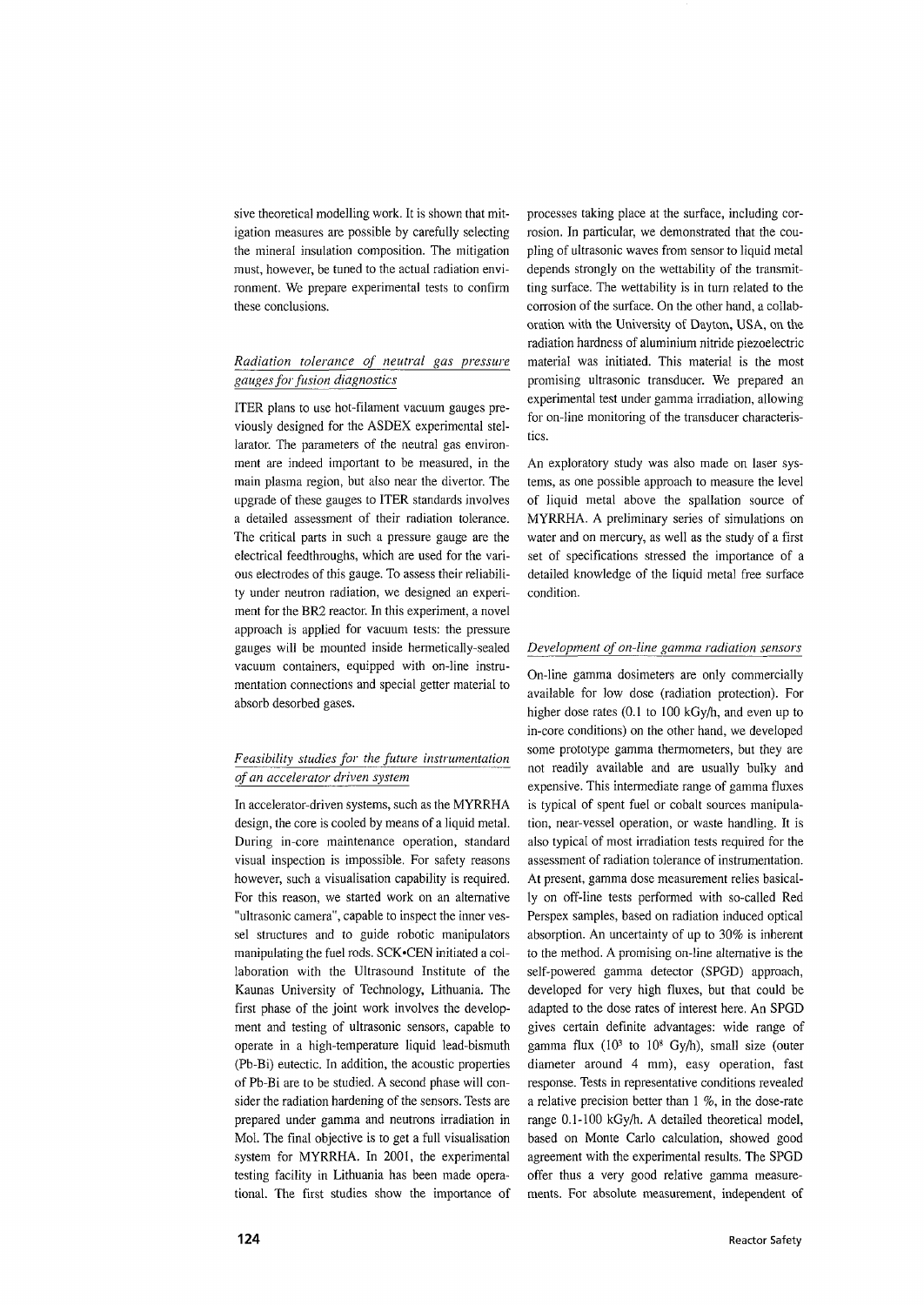the energy spectrum, the only technique is calorimetry. Due their complex operation and large size, calorimeters cannot however be easily used for routine monitoring. A new type of extremely sensitive gamma thermometer was therefore designed and tested. The first results show very good overall behaviour. These gamma thermometers will offer a way to get an absolute calibration of Red Perspex or SPGD gamma dose measurements.

## *Hydrogen sensors, sensor connections and fuel reinstrumentation*

An in-core hydrogen sensor for PWR reactor conditions has been previously designed and tested. A more accurate and reliable version is now under study and a prototype manufactured. An assessment in representative conditions in the BR2 CALLISTO loop is being prepared. For such sensors (conductivity, electrochemical noise, crack-growth measurements, fission chambers), electrical feedthroughs tolerating high temperatures (350 °C), high-pressures (150 bar), high radiation and PWR relevant chemical environments are crucial. We developed such new feedthroughs, which are now the subject of a patent request. For the European project LIRES on in-pile corrosion studies, a special leak tight connection, between inconel and zirconium oxide tubes, was developed as part of the construction of an in pile reference electrode. The first tests in autoclaves show promising results.

A detailed instrumentation investigation is being carried out as part of the preparation of fuel characterisation, involving reinstrumentation of irradiated fuel pins: centreline temperature and fission gas pressure measurement. The equipment for the reinstrumentation of fuel rods is presently being designed, in collaboration with the Halden Reactor Project (Norway).

## **Perspectives**

The present involvement is focused on the behaviour of instrumentation under the severe conditions existing in nuclear applications. It forms a specific niche where SCK.CEN has developed an expertise, answering crucial needs in several applications. The activity will therefore further concentrate along the following four strategical lines:

#### *Fusion energy*

It is essential to take an optimum share in the evolution of the fusion international programme towards a

more objective-driven scenario: the construction of the ITER prototype reactor. This will give particular opportunities, in privileged partnership, with industry and scientific bodies, in high need of specialised advise to analyse the radiation tolerance of their developments, to propose upgrades, and to perform final qualification tests. Such a partnership will be particularly sought by the industry for the design of remote handling units, and by plasma physics institutes for the improvement of their diagnostics systems.

#### *Advanced fission reactor concepts*

A specific attention will be kept on the new challenges set by improved or new reactor concepts, related to reactor instrumentation. Their specifications, in terms of accuracy and reliability, rise often well above the usual state of the art of commercially available equipment. This concerns accelerator- driven systems, or high temperature reactors, but is also covering the improvement of in-pile sensing during irradiation tests in research reactors, such as BR2.

## *Monitoring of present reactors and waste disposal sites*

A particular challenge is set by the ageing of the cables in our power reactors and the need of an optimum replacement scheme. A good monitoring is needed to follow the ageing phenomena. Intelligent monitoring systems, such as for instance distributed radiation and temperature watch-dogs, all along the cable lines, are particular perspectives, where the present close collaboration with our utilities is appreciated and should be amplified. Similar technological requirements appear in new measurement requirements for waste disposal sites, in particular when the retrievability option imposes a reliable long-term remote monitoring of the waste canisters and the barriers performance.

#### *Space and medical applications*

It is also our objective to extend the field of application to radiation tolerance problems outside the classical nuclear industry. Space and medical applications are also confronted with radiation resistance issues. The present collaboration with industry and university around space projects is essential and complements our capabilities, both in terms of field of expertise and infrastructure.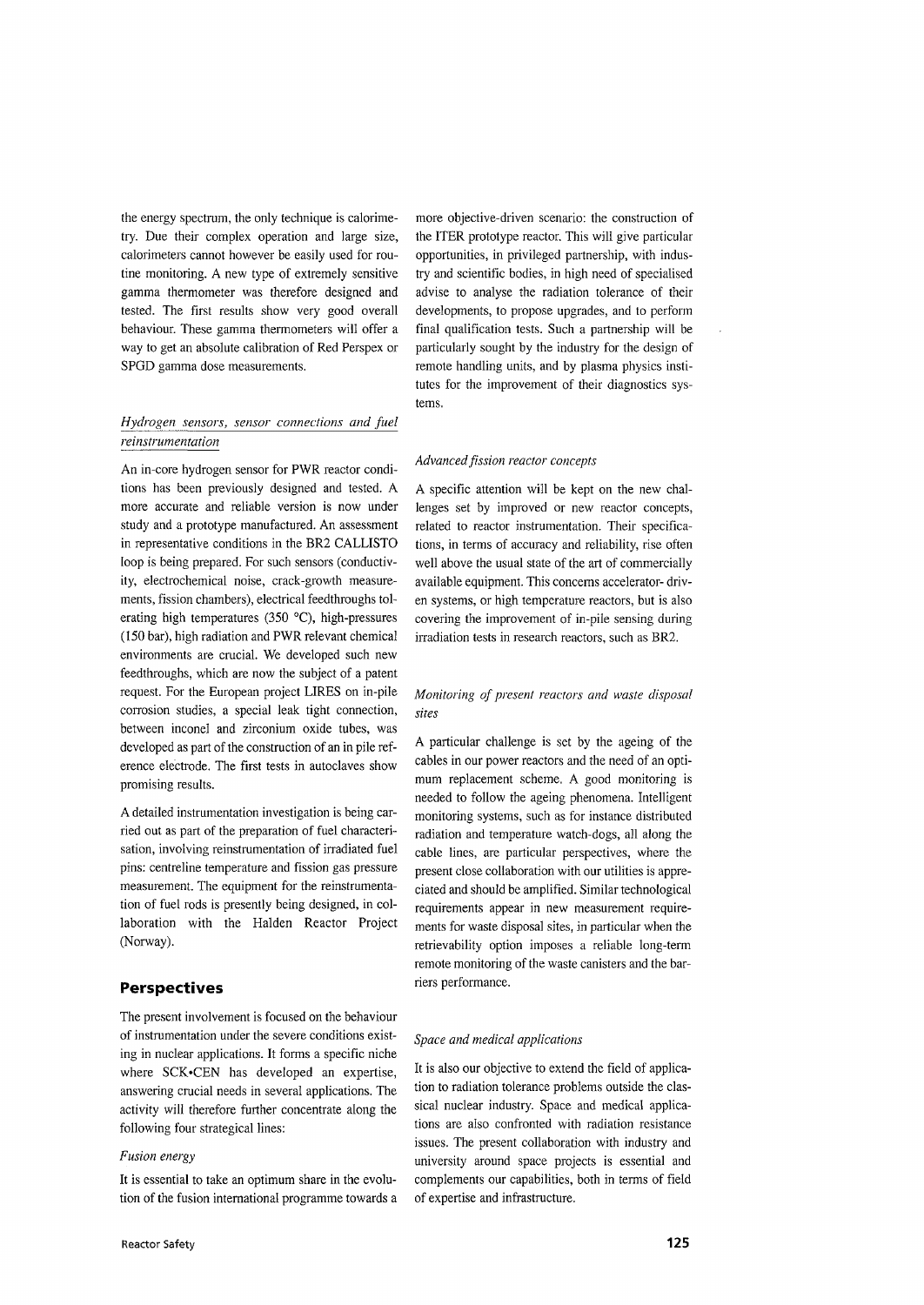|                    | <u> Kabupatén Barat,  Propinsi </u><br>Astrium (Toulouse, France)                            | VTT Energy                                                                                                                                                                                                                                                                                                                                                                                                                                                                                                                                                                                                                                                                                                                                                                                                                                                                                                                                                                                 | Valtion Teknillinen<br>Tutkimuskeskus (Helsinki,<br>Finland)                                                   |
|--------------------|----------------------------------------------------------------------------------------------|--------------------------------------------------------------------------------------------------------------------------------------------------------------------------------------------------------------------------------------------------------------------------------------------------------------------------------------------------------------------------------------------------------------------------------------------------------------------------------------------------------------------------------------------------------------------------------------------------------------------------------------------------------------------------------------------------------------------------------------------------------------------------------------------------------------------------------------------------------------------------------------------------------------------------------------------------------------------------------------------|----------------------------------------------------------------------------------------------------------------|
|                    | Kabelwerk (Eupen, Belgium)                                                                   |                                                                                                                                                                                                                                                                                                                                                                                                                                                                                                                                                                                                                                                                                                                                                                                                                                                                                                                                                                                            |                                                                                                                |
|                    | Kaunas University of Technology<br>(Kaunas, Lithuania)                                       | MARTING CONSTRUCT                                                                                                                                                                                                                                                                                                                                                                                                                                                                                                                                                                                                                                                                                                                                                                                                                                                                                                                                                                          |                                                                                                                |
|                    | Laborelec (St. Genesius Rode,<br>Belgium)                                                    |                                                                                                                                                                                                                                                                                                                                                                                                                                                                                                                                                                                                                                                                                                                                                                                                                                                                                                                                                                                            | Electrabel-Tractebel (Brussels,<br>Belgium)                                                                    |
|                    | Tohoku University (Tohoku,                                                                   | EC                                                                                                                                                                                                                                                                                                                                                                                                                                                                                                                                                                                                                                                                                                                                                                                                                                                                                                                                                                                         | European Commission (Fusion<br>Technology Programme)                                                           |
|                    | Japan)<br>Tractebel (Brussels, Belgium)                                                      | <b>ESA</b>                                                                                                                                                                                                                                                                                                                                                                                                                                                                                                                                                                                                                                                                                                                                                                                                                                                                                                                                                                                 | European Space Agency                                                                                          |
|                    | University of Dayton (Dayton,<br>USA)                                                        | <b>INTAS</b>                                                                                                                                                                                                                                                                                                                                                                                                                                                                                                                                                                                                                                                                                                                                                                                                                                                                                                                                                                               | International Association for the<br>promotion of co-operation with<br>scientists from the New                 |
| CEA                | Commissariat à l'Energie<br>Atomique(Saclay, Fontenay-aux-<br>Roses and Tours)               |                                                                                                                                                                                                                                                                                                                                                                                                                                                                                                                                                                                                                                                                                                                                                                                                                                                                                                                                                                                            | Independent States of the former<br>Soviet Union<br>International Science and                                  |
| <b>CERN</b>        | Organisation Européenne de<br>Recherche Nucléaire (Geneva,<br>Switzerland)                   | <b>ISTC</b>                                                                                                                                                                                                                                                                                                                                                                                                                                                                                                                                                                                                                                                                                                                                                                                                                                                                                                                                                                                | Technology Centre (Moscow,<br>Russia)                                                                          |
| <b>CIEMAT</b>      | Centro de Investigaciones<br>Energéticas, Medioambientales y<br>Tecnológicas (Madrid, Spain) | a tanàna ao amin'ny faritr'i Normandie, ao amin'ny faritr'i Normandie, ao amin'ny faritr'i Normandie, ao Frants<br><b>Publications</b>                                                                                                                                                                                                                                                                                                                                                                                                                                                                                                                                                                                                                                                                                                                                                                                                                                                     |                                                                                                                |
| COGEMA             | Compagnie Générale de Matières<br>Nucléaires (La Hague, France)                              | B. Brichard, M. Van Uffelen, A. Fernandez, F. Berghmans,<br>M. Decréton, E. Hodgson, T. Shikama, T. Kakuta, A.<br>Tomashuk, K. Golant, A. Krasilnikov, "Round-Robin eval-<br>uation of optical fibres for plasma diagnostics", to appear<br>in Fusion Technology, 2001.<br>A. Fernandez, F. Berghmans, B. Brichard, P. Mégret, M.<br>Decréton, M. Blondel, A. Delchambre, "Multi-component<br>force sensor based on multiplexed fibre bragg grating<br>strain sensors, Measurement Science and Technology",<br>Vol. 12, 2001, pp. 810-813.<br>A. Gusarov, D. Doyle, A. Hermanne and F. Berghmans,<br>"Index and density changes induced by proton radiation in<br>lanthanum crown glass", Applied Physics Letters, Vol. 78,<br>pp. 3196-3198, 2001.<br>B. Brichard, P. Borgermans, A. Fernandez, K. Lammens,<br>M. Decréton, "Radiation effects in silica optical fibres<br>exposed to intense mixed neutron-gamma radiation field",<br>to appear in IEEE Transactions on Nuclear Science, |                                                                                                                |
| EFDA-CSU           | European Fusion Development<br>Agreement - Close Support Unit,<br>(Garching, Germany         |                                                                                                                                                                                                                                                                                                                                                                                                                                                                                                                                                                                                                                                                                                                                                                                                                                                                                                                                                                                            |                                                                                                                |
| <b>ENEA</b>        | Ente Per Le Nuove Tecnologie,<br>l'Energia E l'Ambiente (Brasimone<br>and Bologna, Italy)    |                                                                                                                                                                                                                                                                                                                                                                                                                                                                                                                                                                                                                                                                                                                                                                                                                                                                                                                                                                                            |                                                                                                                |
| <b>ESTEC – ESA</b> | European Space Research and<br>Technology Centre (Noordwijk,<br>Netherlands)                 |                                                                                                                                                                                                                                                                                                                                                                                                                                                                                                                                                                                                                                                                                                                                                                                                                                                                                                                                                                                            |                                                                                                                |
| FORC               | Fibre Optics Research Centre<br>(Moscow, Russia)                                             |                                                                                                                                                                                                                                                                                                                                                                                                                                                                                                                                                                                                                                                                                                                                                                                                                                                                                                                                                                                            |                                                                                                                |
| <b>FPMs</b>        | Faculté Polytechnique de Mons<br>(Mons, Belgium)                                             |                                                                                                                                                                                                                                                                                                                                                                                                                                                                                                                                                                                                                                                                                                                                                                                                                                                                                                                                                                                            |                                                                                                                |
| FZK                | Forschungzentrum Karlsruhe<br>(Karlsruhe, Germany)                                           |                                                                                                                                                                                                                                                                                                                                                                                                                                                                                                                                                                                                                                                                                                                                                                                                                                                                                                                                                                                            |                                                                                                                |
| $IFE - HRP$        | Institute for Energy and<br>Technology; Halden Reactor<br>Project(Halden, Norway)            | December 2001.                                                                                                                                                                                                                                                                                                                                                                                                                                                                                                                                                                                                                                                                                                                                                                                                                                                                                                                                                                             | A. Fernandez, F. Berghmans, B. Brichard, A. Gusarov, O.<br>Deparis, M. Décreton, P. Mégret, M. Blondel, and A. |
| JAERI              | Japan Atomic Energy Research<br>Institute (Ibaraki and Tokay,<br>Japan)                      | Delchambre, "Radiation-resistant WDM optical link for<br>thermonuclear fusion reactor instrumentation", IEEE<br>Transactions on Nuclear Science, Vol. 48, No. 5, pp. 1708-<br>1712, October 2001.<br>A. Fernandez, A. Gusarov, B. Brichard, S. Bodart, K.<br>Lammens, F. Berghmans, M. Decréton, P. Mégret, M.<br>Blondel, A. Delchambre, "Temperature monitoring of                                                                                                                                                                                                                                                                                                                                                                                                                                                                                                                                                                                                                       |                                                                                                                |
| ULB                | Université Libre de Bruxelles<br>(Brussels, Belgium)                                         |                                                                                                                                                                                                                                                                                                                                                                                                                                                                                                                                                                                                                                                                                                                                                                                                                                                                                                                                                                                            |                                                                                                                |
| VUB                | Vrije Universiteit Brussel<br>(Brussels, Belgium)                                            |                                                                                                                                                                                                                                                                                                                                                                                                                                                                                                                                                                                                                                                                                                                                                                                                                                                                                                                                                                                            |                                                                                                                |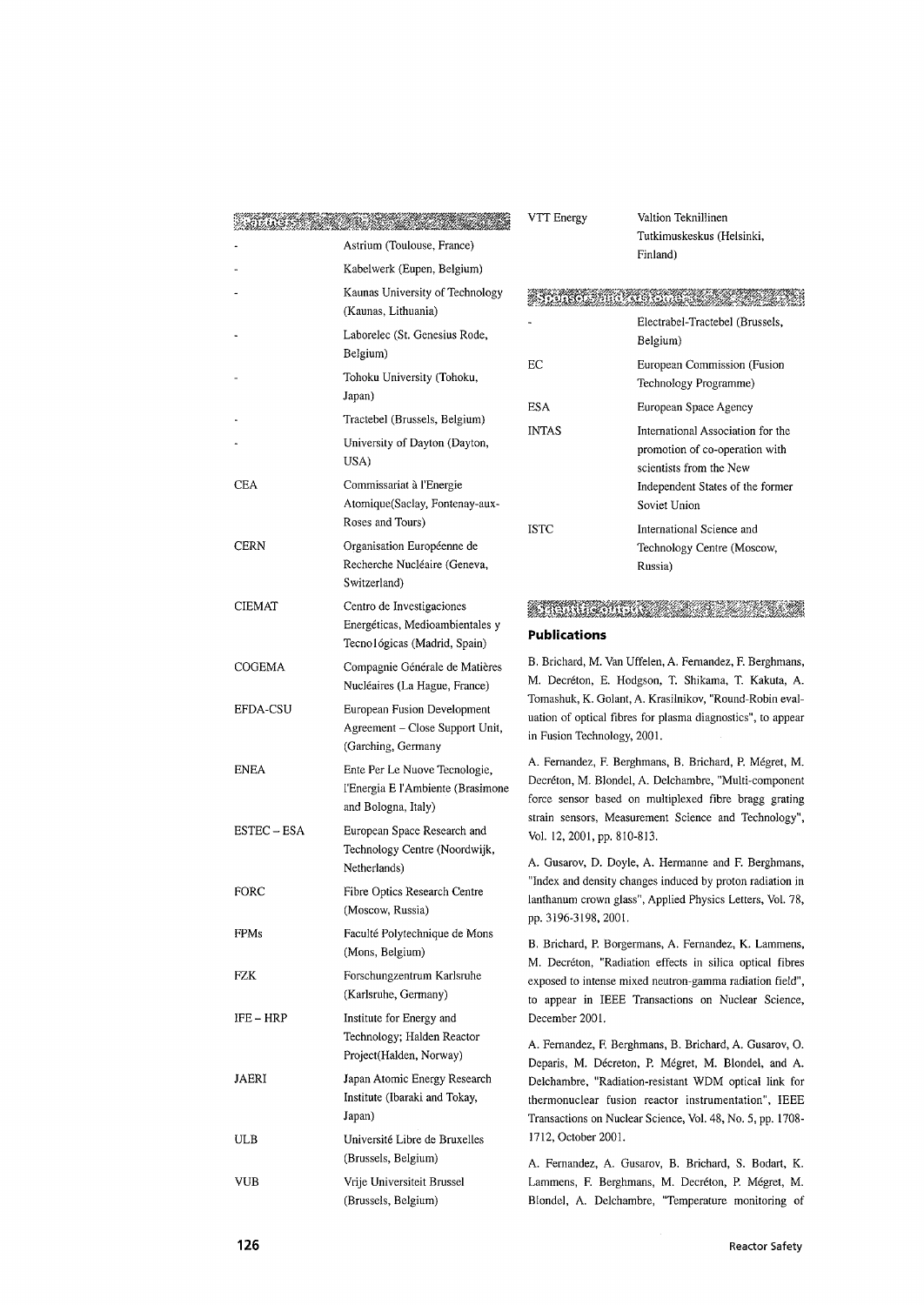nuclear reactor cores with multiplexed fibre bragg grating sensors", Optical Engineering, 2002, to be published.

A. Gusarov, A. Fernandez, S. Vasiliev, 0. Medvedkov, M. Blondel, F. Berghmans, "Effect of gamma-neutron nuclear reactor radiation on the properties of bragg gratings written in photosensitive Ge-doped optical fibre", Nucl. Inst. Meth. Phys. Res. B, 2001, to be published.

A. Gusarov, D. Doyle, A. Hermanne, F. Berghmans, M. Fruit, G. Ulbrich, M. Blondel, "Refractive index changes caused by proton radiation in silicate optical glasses", to be published in Applied Optics, 2001.

#### **Presentations**

R. Van Nieuwenhove, L. Vermeeren, "Development of an in-core hydrogen sensor forPWR conditions", Proceedings of the Enlarged Halden Program Group Meeting, Lillehammer (Norway), March *11-16,* 2001, Proceedings in Halden Project Report HPR-356, 2001.

F. Berghmans, M. Van Uffelen, A. Fernandez, B. Brichard, M. Decreton, A. Nowodzinski, A. Gusarov, "Radiation effects in optical communication devices", Proceedings of the Optical Fibre Communication Conference, March 17- 22, 2001, Anaheim (California, USA), pp. WDD55-1 to 3.

B. Brichard, T252 DataBase, "Radiation tolerance assessment of standard system for remote handling and process instrumentation", presented at the ITER Remote Handling Meeting, Garching (Germany), April 2001.

R. Van Nieuwenhove, "Development of ceramic-metal transitions for research in Nuclear Corrosion", Kolloquium "Elektromagnetische Umformung", Dortmund, 15 May 2001.

A. Gusarov, Y. Defosse, O. Deparis, M. Blondel, A. Fernandez, F. Berghmans, M. Decréton, "Effect of ionising radiation on the properties of fibre bragg gratings written in Ge-doped fibre", International Conference on Bragg gratings, Photosensitivity and Poling in Glass Waveguides, Stresa (Italy), July 4-6, 2001, Technical Digest pp. BThC30 1 to 3.

B. Brichard, P. Borgermans, A. Fernandez, K. Lammens, M. Decréton, "Radiation effects in silica optical fibres exposed to intense mixed neutron-gamma radiation field", IEEE-NSREC Conference, Vancouver (Canada), July 16- 20, 2001, to be published.

F. Berghmans, K. Embrechts, M. Van Uffelen, S. Coenen, M. Decreton, "Design and characterisation of a radiation tolerant optical transmitter using discrete COTS bipolar transistors and VCSELs", RADECS-2001 Conference, Grenoble (France), September 10-14, 2001.

J.-P. Legac, A. Giraud, B. Brichard, Chr. Brisset, C. Picard, "Characterisation of power transistors and low voltage

logic circuits at high dose and temperature", RADECS-2001 Conference, Grenoble (France), September 10-14, 2001.

P. Borgermans, B. Brichard, "Kinetic models and spectral dependencies of the radiation induced attenuation in pure silica fibres", RADECS-2001 Conference, Grenoble (France), September 10-14, 2001.

M. Van Uffelen, K. Embrechts, F. Berghmans, S. Coenen, M. Decréton, J. Van Dorp, "Development of a high total radiation dose resistant vertical-cavity surface-emitting laser driver with discrete COTS components, Design and characterisation of a radiation tolerant optical transmitter using discrete COTS bipolar transistors and VCSELs", International Symposium on Remote Sensing, Photonics for Space and Radiation Environments Conference, Toulouse (France), September 17-21, 2001, SPIE Proceedings No. 4547.

P. Borgermans, B. Brichard and M. Decréton, "Models for the radiation induced attenuation in pure silica optical fibres: spectral dependencies and absorption band kinetics, International Symposium on Remote Sensing", Photonics for Space and Radiation Environments Conference, Toulouse (France), September 17-21, 2001, SPIE Proceedings No. 4547.

A. Fernandez, F. Berghmans, M. Decréton, P. Mégret, M. Blondel, A. Delchambre, "Radiation hardness of passive fibre optic components for the future thermonuclear fusion reactor instrumentation links", International Symposium on Remote Sensing, Photonics for Space and Radiation Environments Conference, Toulouse (France), September 17-21, 2001, SPIE Proceedings No. 4547.

A. Gusarov, D. Doyle, "Modelling of gamma-radiation impact on transmission characteristics of optical glasses, Symposium on Remote Sensing", Photonics for Space and Radiation Environments Conference, Toulouse (France), September 17-21, 2001, SPIE Proceedings No. 4547.

S. Coenen, "Radiation resistance of polymeric materials", Symposium on New Range of Cables for Nuclear Power Plants, Eupen (Belgium), October 18-19, 2001.

R. Van Nieuwenhove, L. Vermeeren, "Online gamma flux measurements by means of a self powered gamma detector", 2001 IEEE/Nuclear Science Symposium, San Diego (California, USA), 4-10 November 2001, submitted for publication in IEEE Transactions on Nuclear Science.

A. Fernandez, F. Berghmans, B. Brichard, M. Van Uffelen, M. Décreton, P. Mégret, M. Blondel, A. Delchambre, "Radiation-tolerant data links for fusion reactors: from serial electrical data link to parallel optical data link", IEEE/LEOS Benelux Chapter Symposium, Brussels (Belgium), December 3, 2001.